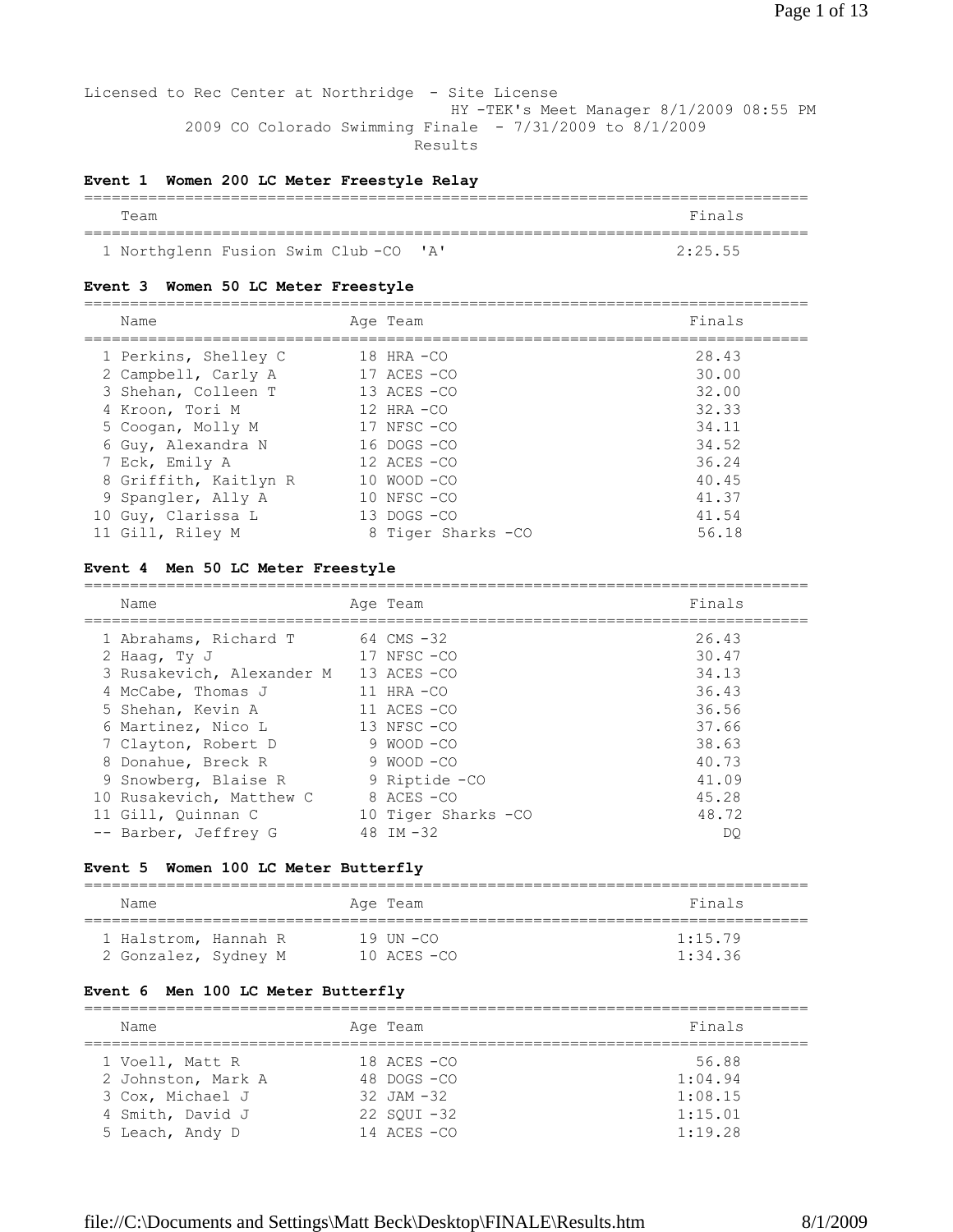#### **Event 7 Women 50 LC Meter Backstroke**

=============================================================================== Name **Age Team** Age Team Finals =============================================================================== 1 Kroon, Tori M 12 HRA -CO 37.23 2 Spangler, Lexi K 12 NFSC -CO 43.38 3 Rupert, Alyssa A 14 NFSC -CO 43.59 4 Eck, Emily A 12 ACES -CO 45.01 5 Coogan, Molly M 17 NFSC -CO 47.10 6 Griffith, Kaitlyn R 10 WOOD -CO 48.95 7 Spangler, Ally A 10 NFSC -CO 49.36

#### **Event 8 Men 50 LC Meter Backstroke**

| Name                    | Age Team        | Finals |
|-------------------------|-----------------|--------|
| 1 Gill, Andrew          | 43 CMS $-32$    | 30.76  |
| 2 Donahue, Breck R      | $9$ WOOD $-C$ O | 45.51  |
| 3 Snowberg, Blaise R    | 9 Riptide - CO  | 50.88  |
| 4 Rusakevich, Matthew C | $8$ ACES $-CO$  | 52.92  |

#### **Event 10 Men 200 LC Meter Backstroke**

| Name            | Age Team | Finals |
|-----------------|----------|--------|
| -- Wolfe, Artie | 69 UN-CO | DC     |

#### **Event 11 Women 200 LC Meter Freestyle**

| Name                  | Age Team        | Finals  |
|-----------------------|-----------------|---------|
| 1 Campbell, Carly A   | $17$ ACES $-CO$ | 2:30.24 |
| 2 Kroon, Tori M       | $12$ HRA $-CO$  | 2:56.45 |
| 3 Eck, Emily A        | $12$ ACES $-CO$ | 3:09.58 |
| 4 Griffith, Kaitlyn R | $10$ WOOD $-CO$ | 3:15.97 |

#### **Event 12 Men 200 LC Meter Freestyle**

| Name                      | Age Team        | Finals  |
|---------------------------|-----------------|---------|
|                           |                 |         |
| 1 Johnston, Mark A        | $48$ DOGS $-CO$ | 2:14.67 |
| 2 Leach, Andy D           | $14$ ACES $-CO$ | 2:34.13 |
| 3 Guy, Kerry P            | $48$ DOGS $-CO$ | 2:34.46 |
| 4 Haaq, Ty J              | $17$ NFSC $-CO$ | 2:47.39 |
| 5 Rusakevich, Alexander M | $13$ ACES $-CO$ | 2:52.07 |
| 6 McCabe, Thomas J        | $11$ HRA $-CO$  | 2:59.20 |
| 7 Martinez, Nico L        | $13$ NFSC $-CO$ | 3:15.32 |
| 8 McCabe, Connor W        | 9 HRA $-CO$     | 3:19.32 |
| 9 Clayton, Robert D       | 9 WOOD -CO      | 3:19.49 |
| 10 Donahue, Breck R       | 9 WOOD -CO      | 3:26.59 |
| 11 Snowberg, Blaise R     | 9 Riptide - CO  | 3:33.31 |
|                           |                 |         |

#### **Event 13 Women 50 LC Meter Breaststroke**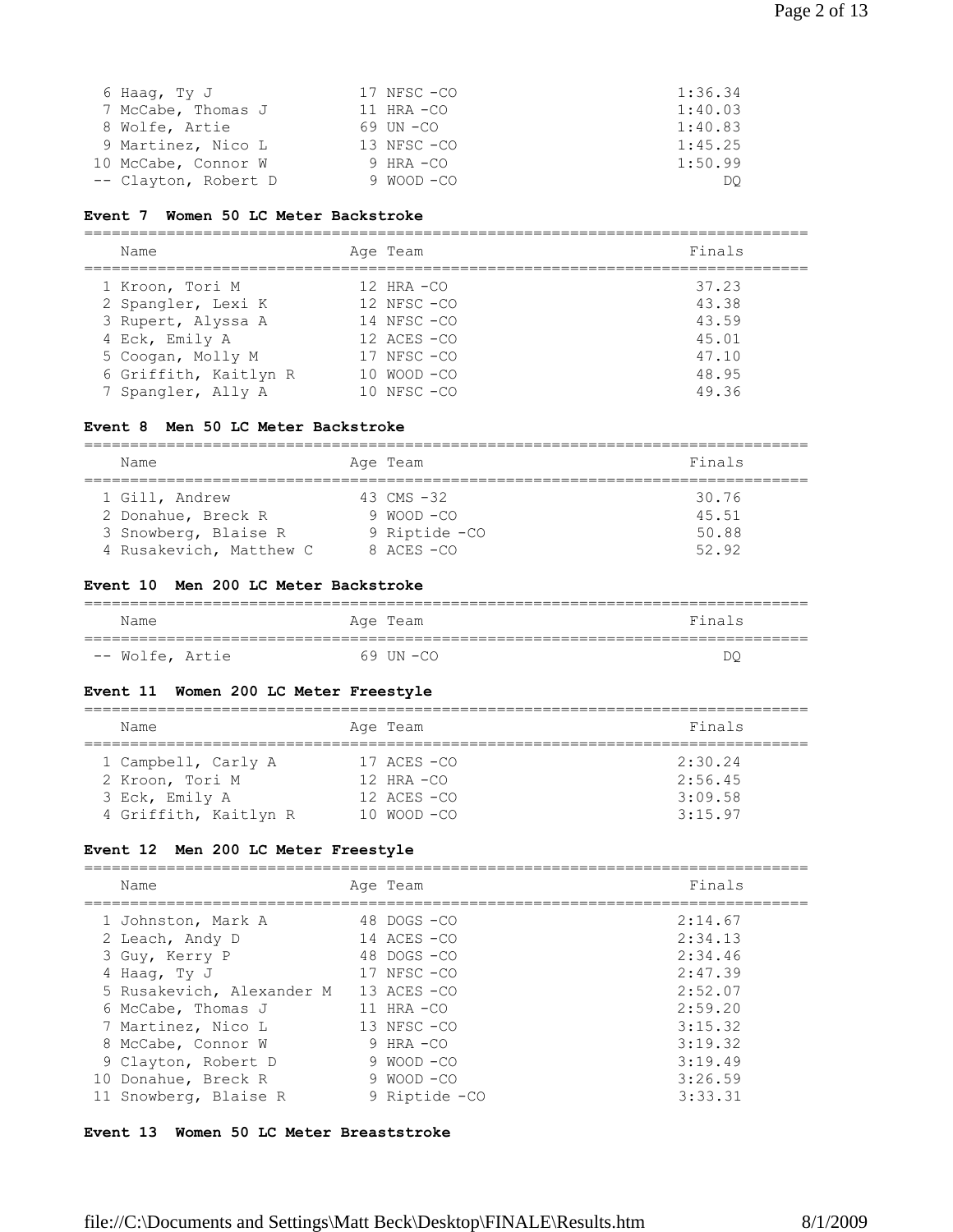| Name                  | Age Team            | Finals |
|-----------------------|---------------------|--------|
| 1 Spangler, Lexi K    | $12$ NFSC $-CO$     | 49.30  |
| 2 Guy, Clarissa L     | $13$ DOGS $-CO$     | 49.70  |
| 3 Gonzalez, Sydney M  | $10$ ACES $-CO$     | 50.87  |
| 4 Griffith, Kaitlyn R | $10$ WOOD $-CO$     | 56.78  |
| 5 Spangler, Ally A    | $10$ NFSC $-CO$     | 57.38  |
| -- Gill, Riley M      | 8 Tiger Sharks - CO | DO     |

## **Event 14 Men 50 LC Meter Breaststroke**

| Name                    | Age Team             | Finals |
|-------------------------|----------------------|--------|
| 1 Bell, Levi            | $24$ CMS $-32$       | 32.54  |
| 2 Karasek, Lucas A      | $14$ HRA $-CO$       | 33.20  |
| 3 Barber, Jeffrey G     | 48 IM $-32$          | 36.72  |
| 4 Rusakevich, Matthew C | 8 ACES - CO          | 56.56  |
| 5 Snowberg, Blaise R    | 9 Riptide - CO       | 57.81  |
| 6 Gill, Ouinnan C       | 10 Tiger Sharks - CO | 58.36  |
| 7 Donahue, Breck R      | $9$ WOOD $-CO$       | 58.60  |

## **Event 15 Women 200 LC Meter Breaststroke**

| Name                                       | Age Team                           | Finals             |
|--------------------------------------------|------------------------------------|--------------------|
| 1 French, Savannah M<br>2 Spangler, Lexi K | $10$ FAST $-CO$<br>$12$ NFSC $-CO$ | 3:34.37<br>3:43.61 |
| 3 Rupert, Alyssa A                         | 14 NFSC -CO                        | 3:47.10            |

#### **Event 16 Men 200 LC Meter Breaststroke**

| Name               | Age Team        | Finals  |
|--------------------|-----------------|---------|
| 1 Leach, Andy D    | $14$ ACES $-CO$ | 3:35.03 |
| 2 Martinez, Nico L | $13$ NFSC $-CO$ | 4:04.28 |

#### **Event 17 Women 400 LC Meter IM**

| Name |                     | Age Team    | Finals    |
|------|---------------------|-------------|-----------|
|      | 1 Shehan, Colleen T | 13 ACES -CO | $6.49$ 88 |

#### **Event 18 Men 400 LC Meter IM**

| Name                                                                      | Age Team                                                               | Finals                                   |
|---------------------------------------------------------------------------|------------------------------------------------------------------------|------------------------------------------|
| 1 Cox, Michael J<br>2 Smith, David J<br>3 Leach, Andy D<br>4 Wolfe, Artie | $32$ JAM $-32$<br>$22$ SOUI $-32$<br>$14$ ACES $-CO$<br>$69$ IIN $-CO$ | 5:30.54<br>6:13.27<br>6:25.21<br>7:19.90 |

## **Event 19 Women 200 LC Meter Medley Relay**

| Team                                 | Finals  |
|--------------------------------------|---------|
| 1 Northglenn Fusion Swim Club-CO 'A' | 2:53.38 |

## **Event 21 Women 800 LC Meter Freestyle**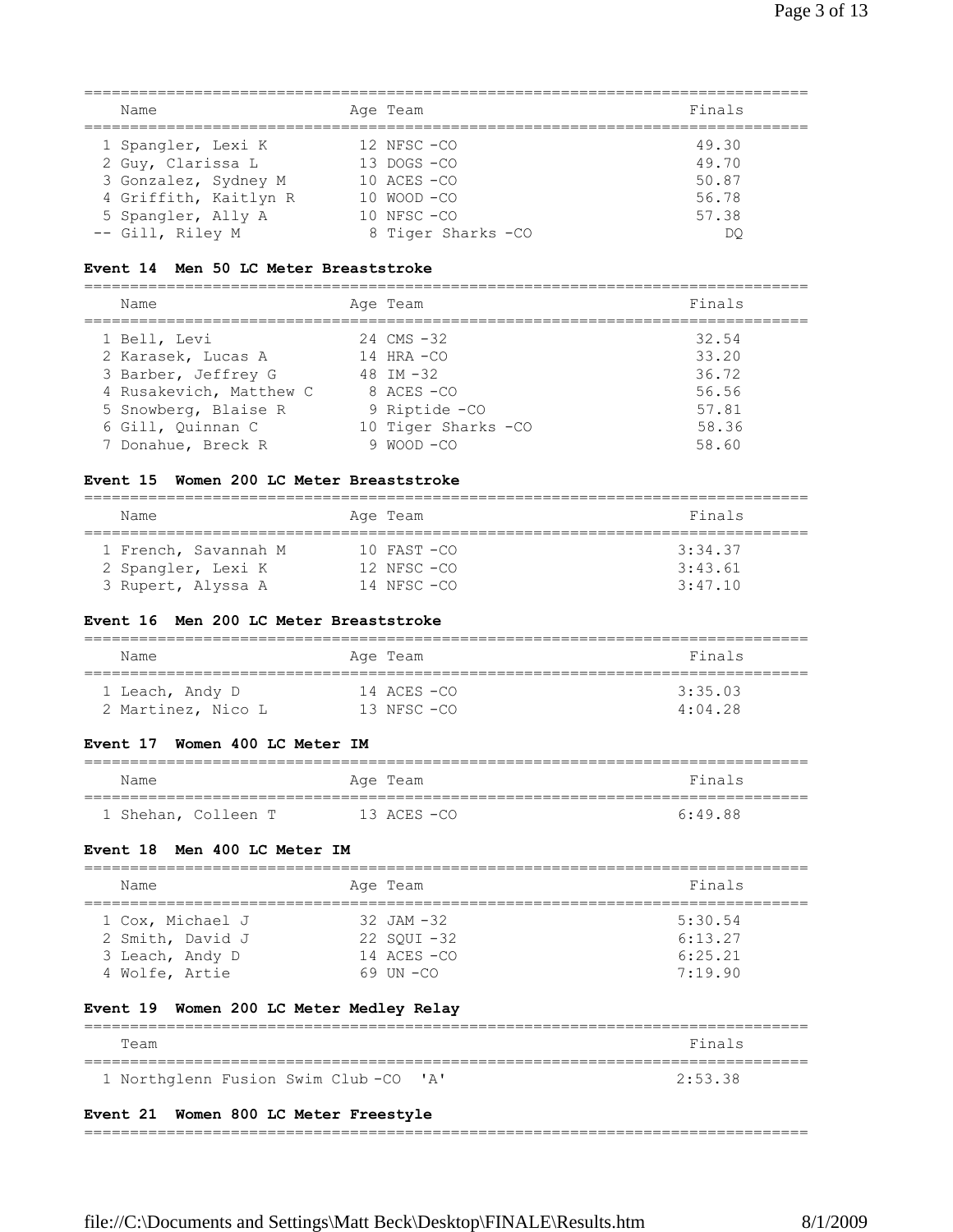| Name                | Age Team      | Finals   |
|---------------------|---------------|----------|
|                     |               |          |
| 1 Whitlock, Sarah J | 14 NFSC -CO   | 11:36.92 |
| 2 Dyck, Grace C     | $68$ BG $-32$ | 15:27.94 |

#### **Event 22 Men 800 LC Meter Freestyle**

| Name                 | Age Team        | Finals   |
|----------------------|-----------------|----------|
| 1 Banwart, Spencer B | $12$ ACES $-CO$ | 10:53.69 |
| 2 Gimlin, Dennis     | $53$ Pueb $-32$ | 14:18.43 |

#### **Event 24 Men 1500 LC Meter Freestyle**

| Name                                  |  | Age Team                          | Finals               |
|---------------------------------------|--|-----------------------------------|----------------------|
| 1 Selles, Carl H<br>2 Shehan, Kevin A |  | $62$ CMS $-32$<br>$11$ ACES $-CO$ | 21:24.79<br>23:20.60 |

#### **Event 25 Women 100 LC Meter Freestyle**

| Name                   | Age Team        | Finals  |
|------------------------|-----------------|---------|
| 1 Harrison, Jennifer V | $16$ CAT $-FL$  | 1:04.48 |
| 2 Campbell, Carly A    | $17$ ACES $-CO$ | 1:06.47 |
| 3 Guy, Alexandra N     | $16$ DOGS $-CO$ | 1:15.71 |
| 4 Coogan, Molly M      | $17$ NFSC $-CO$ | 1:16.86 |
| 5 Morgan, Ashley D     | 13 WOOD -CO     | 1:17.61 |
| 6 Jongejan, Maddie N   | $12$ NFSC $-CO$ | 1:22.19 |
| 7 Spangler, Lexi K     | 12 NFSC -CO     | 1:23.79 |
| 8 Means, Amanda K      | $13$ WOOD $-CO$ | 1:24.74 |
| 9 Means, Mary A        | MOOD —CO        | 1:40.50 |

#### **Event 26 Men 100 LC Meter Freestyle**

=============================================================================== Name **Age Team** Age Team **Finals** =============================================================================== 1 Bell, Levi 24 CMS -32 58.29 2 Johnston, Mark A 48 DOGS -CO 1:00.63 3 Guy, Kerry P 48 DOGS -CO 1:06.17 4 Haag, Ty J 17 NFSC -CO 1:13.07 3 Guy, Nerry P (46 DOGS -CO 1:06.1)<br>
46 DOGS -CO 1:13.07<br>
5 Shehan, Kevin A 11 ACES -CO 1:18.99<br>
6 McCabe, Thomas J 11 HRA -CO 1:19.35 6 McCabe, Thomas J  $11$  HRA -CO  $1:19.35$  7 Gimlin, Dennis 53 Pueb -32 1:24.91 8 Clayton, Robert D 9 WOOD -CO 1:24.91<br>
9 Donahue, Breck R 9 9 WOOD -CO 1:31.45 9 Donahue, Breck R 9 WOOD - CO 1:31.64

#### **Event 27 Women 50 LC Meter Butterfly**

| Name                 |   | Age Team        | Finals  |
|----------------------|---|-----------------|---------|
| 1 Morgan, Ashley D   |   | $13$ WOOD $-CO$ | 37.41   |
| 2 Guy, Alexandra N   |   | $16$ DOGS $-CO$ | 37.71   |
| 3 Whitlock, Sarah J  |   | $14$ NFSC $-CO$ | 37.72   |
| 4 Kriete, Rachel M   |   | 13 WOOD -CO     | 38.15   |
| 5 Gonzalez, Sydney M |   | $10$ ACES $-CO$ | 38.25   |
| 6 Jongejan, Maddie N |   | $12$ NFSC $-CO$ | 48.05   |
| 7 Rupert, Alyssa A   |   | $14$ NFSC $-CO$ | 49.50   |
| 8 Spangler, Ally A   |   | $10$ NFSC $-CO$ | 51.07   |
| 9 Means, Mary A      | 9 | - MOOD -CO      | 1:00.01 |
|                      |   |                 |         |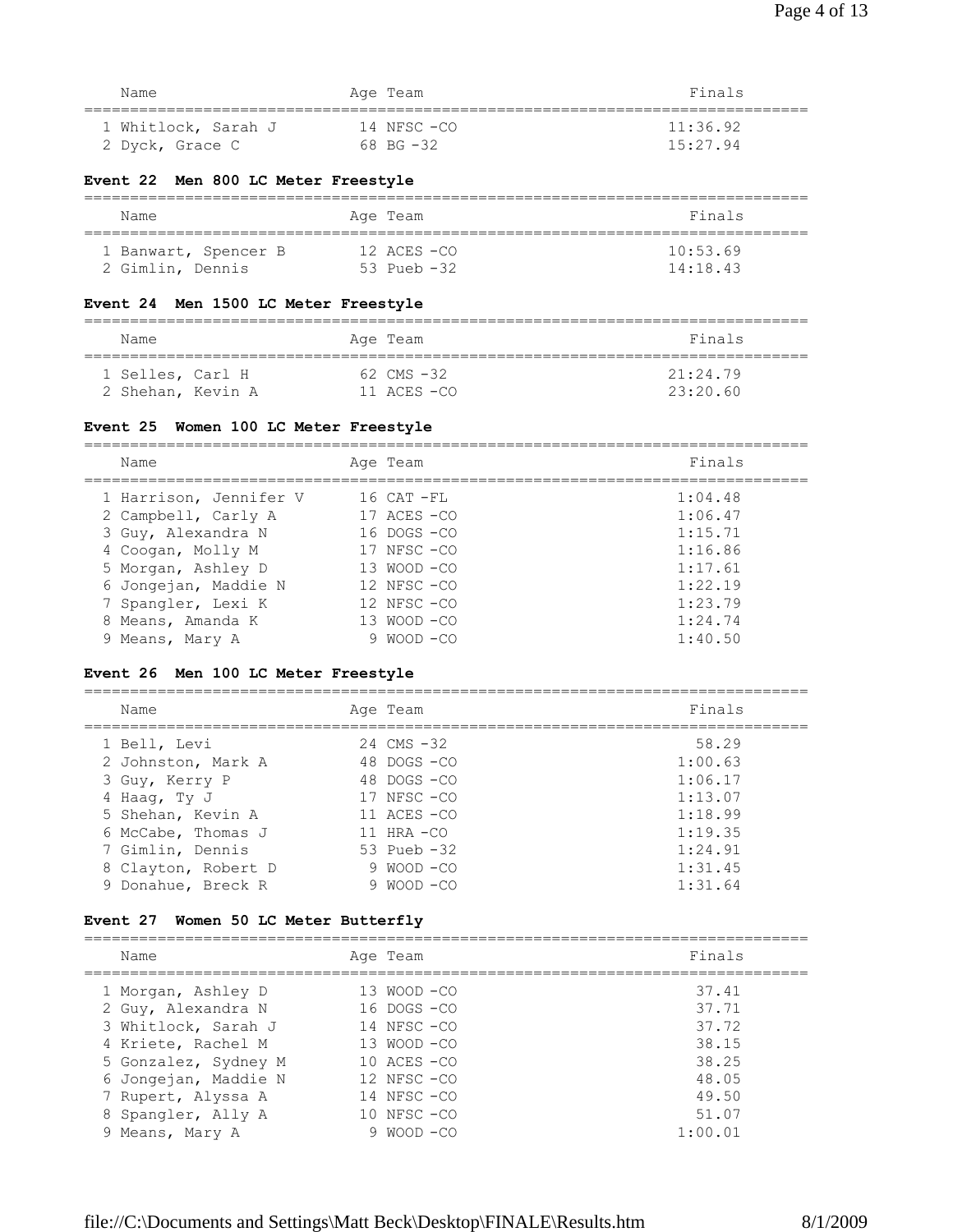## **Event 28 Men 50 LC Meter Butterfly**

| Name                      | Age Team             | Finals  |
|---------------------------|----------------------|---------|
| 1 O'Sullivan, Christopher | 34 CMS -32           | 28.52   |
| 2 Scott, Greg C           | $50$ DU $-32$        | 29.35   |
| 3 Clayton, Robert D       |                      | 49.21   |
| 4 Gill, Quinnan C         | 10 Tiger Sharks - CO | 1:13.37 |

## **Event 30 Men 200 LC Meter Butterfly**

| Name                   | Age Team        | Finals  |
|------------------------|-----------------|---------|
| 1 Hartbarger, Andrew A | $16$ ACES $-CO$ | 2:08.57 |
| 2 Cox, Michael J       | $32$ JAM $-32$  | 2:41.10 |
| 3 Smith, David J       | 22 SOUI -32     | 2:50.29 |

#### **Event 31 Women 100 LC Meter Breaststroke**

| Name                   | Age Team        | Finals  |
|------------------------|-----------------|---------|
| 1 Kriete, Rachel M     | $13 WOOD - CO$  | 1:30.83 |
| 2 Harrison, Jennifer V | $16$ CAT $-FL$  | 1:31.95 |
| 3 Whitlock, Sarah J    | 14 NFSC -CO     | 1:35.12 |
| 4 Means, Amanda K      | $13$ WOOD $-CO$ | 1:43.84 |
| 5 Shehan, Colleen T    | $13$ ACES $-CO$ | 1:44.26 |
| 6 Rupert, Alyssa A     | 14 NFSC -CO     | 1:44.76 |
| 7 Gonzalez, Sydney M   | $10$ ACES $-CO$ | 1:47.36 |
| 8 Means, Mary A        | MOOD -CO        | 2:13.47 |

#### **Event 32 Men 100 LC Meter Breaststroke**

| Name               | Age Team       | Finals  |
|--------------------|----------------|---------|
| 1 Bell, Levi       | $24$ CMS $-32$ | 1:11.33 |
| 2 Karasek, Lucas A | $14$ HRA $-CO$ | 1:12.21 |
| 3 Scott, Greg C    | $50$ DU $-32$  | 1:14.97 |
| 4 Gimlin, Dennis   | 53 Pueb $-32$  | 1:42.35 |

#### **Event 33 Women 200 LC Meter IM**

| Name                   | Age Team        | Finals  |
|------------------------|-----------------|---------|
| 1 Harrison, Jennifer V | $16$ CAT $-FL$  | 2:55.10 |
| 2 Kriete, Rachel M     | $13$ WOOD $-CO$ | 3:03.08 |
| 3 Whitlock, Sarah J    | $14$ NFSC $-CO$ | 3:04.06 |
| 4 Coogan, Molly M      | $17$ NFSC $-CO$ | 3:21.67 |
| 5 Jongejan, Maddie N   | $12$ NFSC $-CO$ | 3:40.72 |

#### **Event 34 Men 200 LC Meter IM**

| Name               | Age Team    | Finals  |
|--------------------|-------------|---------|
| 1 Smith, David J   | 22 SOUI -32 | 2:58.86 |
| 2 Donahue, Breck R | 9 WOOD -CO  | 4:02.02 |

#### **Event 35 Women 100 LC Meter Backstroke**

| ______ | ______________ |
|--------|----------------|
| Name   |                |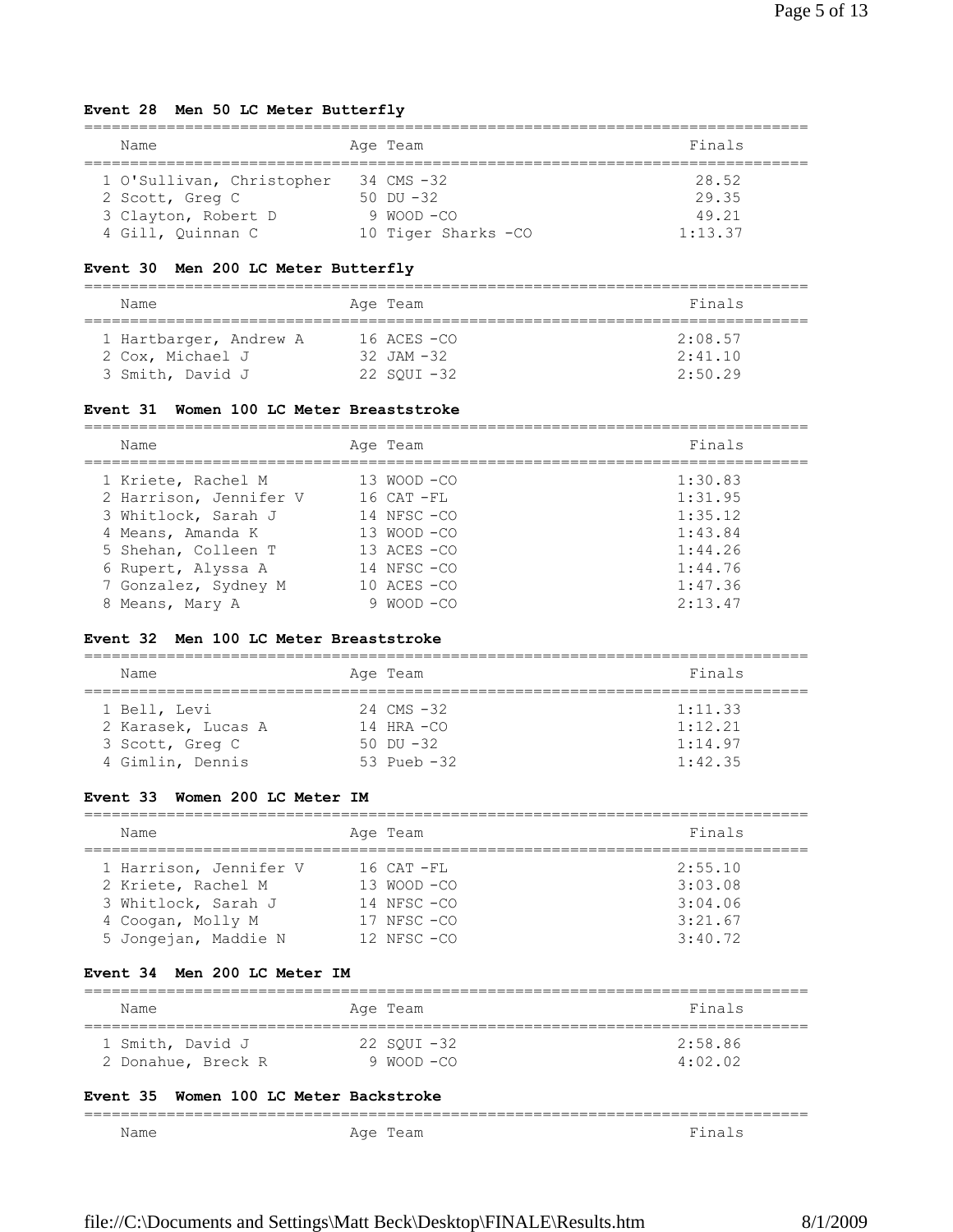| 1 Harrison, Jennifer V | 16 CAT -FL      | 1:19.99 |
|------------------------|-----------------|---------|
| 2 Morgan, Ashley D     | $13$ WOOD $-CO$ | 1:21.17 |
| 3 Campbell, Carly A    | $17$ ACES $-CO$ | 1:21.29 |
| 4 Shehan, Colleen T    | $13$ ACES $-CO$ | 1:26.61 |
| 5 Means, Amanda K      | $13$ WOOD $-CO$ | 1:36.57 |
| 6 Jongejan, Maddie N   | $12$ NFSC $-CO$ | 1:41.15 |
| 7 Means, Mary A        | $9$ WOOD $-CO$  | 2:07.52 |

#### **Event 36 Men 100 LC Meter Backstroke**

| Name               | Age Team       | Finals  |
|--------------------|----------------|---------|
|                    |                |         |
| 1 Cox, Michael J   | $32$ JAM $-32$ | 1:11.68 |
| 2 Donahue, Breck R | 9 WOOD -CO     | 1:43.44 |
| 3 Gimlin, Dennis   | 53 Pueb $-32$  | 1:44.10 |

## **Event 37 Women 400 LC Meter Freestyle**

| Name                 | Age Team       | Finals  |  |  |
|----------------------|----------------|---------|--|--|
| 1 Halstrom, Hannah R | 19 IIN -CO     | 5:12.04 |  |  |
| 2 Bennett, Heather J | $28$ DII $-32$ | 5:22.42 |  |  |

## **Event 38 Men 400 LC Meter Freestyle**

| Name               |  | Age Team        | Finals  |  |
|--------------------|--|-----------------|---------|--|
| 1 Johnston, Mark A |  | $48$ DOGS $-CO$ | 4:56.13 |  |
| 2 Shehan, Kevin A  |  | $11$ ACES $-CO$ | 5:46.22 |  |
| 3 Dyck, Mel        |  | 68 $CMS - 32$   | 6:09.24 |  |
| 4 McCabe, Connor W |  | 9 HRA $-CO$     | 6:36.41 |  |

## **Event 39 Women 200 LC Meter Freestyle Relay**

| Team                                     |                                      |  | Finals                        |  |
|------------------------------------------|--------------------------------------|--|-------------------------------|--|
| 2 Swim Dogs-CO 'B'<br>3 Swim Dogs-CO 'A' | 1 Northglenn Fusion Swim Club-CO 'A' |  | 2:29.56<br>2:29.58<br>2:35.51 |  |

## **Event 40 Men 200 LC Meter Freestyle Relay**

| Team                                     | Finals             |
|------------------------------------------|--------------------|
| 1 Swim Dogs-CO 'A'<br>2 Swim Dogs-CO 'B' | 2:13.42<br>3:04.26 |

## **Event 41 Women 50 LC Meter Freestyle**

| Name                   | Age Team        | Finals |
|------------------------|-----------------|--------|
| 1 Crouch, Kim H        | 48 Rall $-32$   | 29.33  |
| 2 Harrison, Jennifer V | $16$ CAT $-FL$  | 29.41  |
| 3 Hagadorn, Heather    | 44 DU $-32$     | 31.45  |
| 4 Yamashiro, Jan       | $23$ DOGS $-CO$ | 31.61  |
| 5 Crouch, Madeleine H  | $15$ RACE $-CO$ | 31.70  |
| 6 Colalancia, Talia M  | 12 ACES -CO     | 31.81  |
| 7 Crino, Heide P       | 43 IM $-32$     | 33.01  |
| 8 Witter, Paige K      | 14 Dukes -CO    | 33.45  |
|                        |                 |        |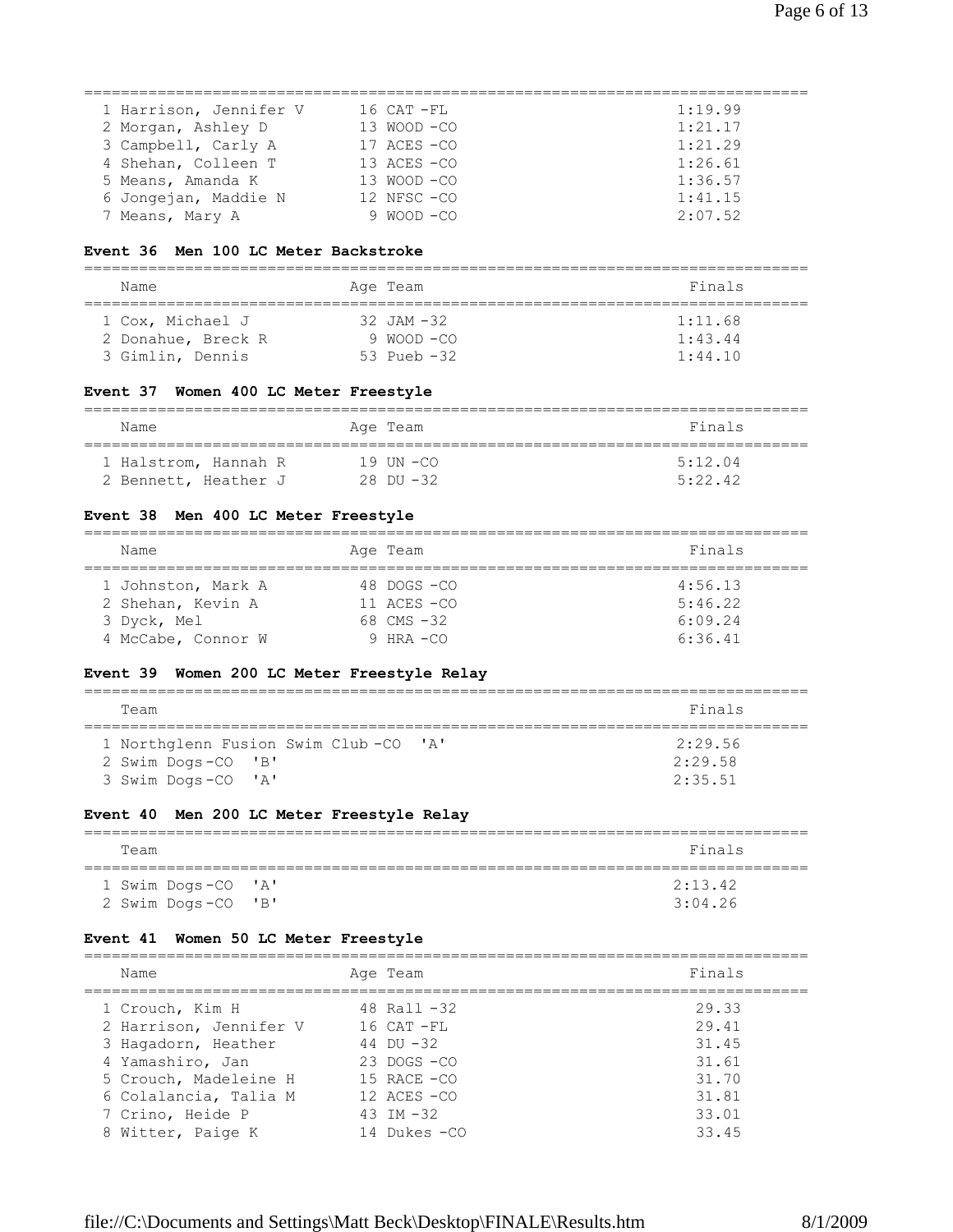| 9 Whitlock, Sarah J   | 14 NFSC -CO     | 33.59   |
|-----------------------|-----------------|---------|
| 10 Eiber, Laurel E    | 10 ACES -CO     | 34.10   |
| 11 Terry, Nancy       | $60$ DU $-32$   | 34.90   |
| 12 Haigh, Caroline D  | 16 ACES -CO     | 34.96   |
| 13 Jongejan, Maddie N | 12 NFSC-CO      | 35.51   |
| 14 Rupert, Alyssa A   | 14 NFSC -CO     | 35.67   |
| 15 Gonzalez, Sydney M | $10$ ACES $-CO$ | 35.96   |
| 16 Phillips, Bianca V | 13 ACES -CO     | 36.26   |
| 17 Farrier, Maria C   | 14 DOGS -CO     | 36.66   |
| 18 Crouch, Gigi I     | 11 RACE -CO     | 37.25   |
| 19 Keller, Sarah M    | 13 DOGS - CO    | 37.90   |
| 20 Nolte, Susan D     | 48 IM -32       | 38.34   |
| 21 Maples, Leah       | 35 DOGS -CO     | 38.96   |
| 22 Means, Amanda K    | $13 WOOD -CO$   | 39.34   |
| 23 Uyemura, Rachel M  | 14 DOGS -CO     | 41.23   |
| 24 Stevens, Sydney L  | 11 DOGS -CO     | 42.13   |
| 25 Clapp, Christine J | 43 IM -32       | 42.90   |
| 26 Marrs, Monica R    | 10 DOGS -CO     | 43.34   |
| 27 Marrs, Amy L       | 38 DOGS - CO    | 44.58   |
| 28 Means, Mary A      | 9 WOOD -CO      | 47.23   |
| 29 Breit, Amanda M    | 9 NFSC -CO      | 47.38   |
| 30 Mortson, Sage A    | 9 ACES -CO      | 52.19   |
| 31 Herbert, Mimi C    | 7 DOGS -CO      | 1:06.37 |
| 32 Bull, Kira S       | 7 DOGS -CO      | 1:12.23 |
| 33 Bull, Aimi S       | 7 DOGS -CO      | 1:14.10 |

## **Event 42 Men 50 LC Meter Freestyle**

| Name                  | Age Team        | Finals  |
|-----------------------|-----------------|---------|
| 1 Scott, Greg C       | 50 DU $-32$     | 26.54   |
| 2 Cox, Michael J      | $32$ JAM $-32$  | 28.40   |
| 3 Sarche', Jon S      | 41 DOGS -CO     | 31.34   |
| 4 Scott, Weston J     | 14 ACES -CO     | 31.51   |
| 5 Eyser, Chris D      | $16$ DOGS $-CO$ | 32.29   |
| 6 Stevens, Cooper M   | $14$ DOGS $-CO$ | 32.86   |
| 7 Eiber, Griffin H    | $10$ ACES $-CO$ | 33.62   |
| 8 Eyser, Terry L      | $48$ DOGS $-CO$ | 33.98   |
| 9 Wollrab, Skip       | 65 CMS $-32$    | 36.66   |
| 10 Witter, Erik J     | 11 Dukes - CO   | 37.42   |
| 11 Sarche', Danny A   | 11 DOGS -CO     | 42.45   |
| 12 Robertson, Todd E  | $42$ DOGS $-CO$ | 46.98   |
| 13 Robertson, Zach B  | 8 DOGS -CO      | 52.90   |
| 14 Wollrab, William C | 6 DOGS -CO      | 1:30.23 |

## **Event 43 Women 100 LC Meter Butterfly**

| Name                                | Age Team        | Finals  |
|-------------------------------------|-----------------|---------|
| 1 Harrison, Jennifer V              | $16$ CAT $-FL$  | 1:16.51 |
| 2 Kriete, Rachel M                  | 13 WOOD -CO     | 1:22.58 |
| 3 Haigh, Caroline D                 | 16 ACES -CO     | 1:29.01 |
| 4 Morgan, Ashley D                  | 13 WOOD -CO     | 1:29.64 |
| 5 Shiqaya, Cami K                   | $11$ DOGS $-CO$ | 1:44.06 |
| 6 Keller, Sarah M                   | $13$ DOGS $-CO$ | 1:51.23 |
| Event 44 Men 100 LC Meter Butterfly |                 |         |
| Name                                | Age Team        | Finals  |

===============================================================================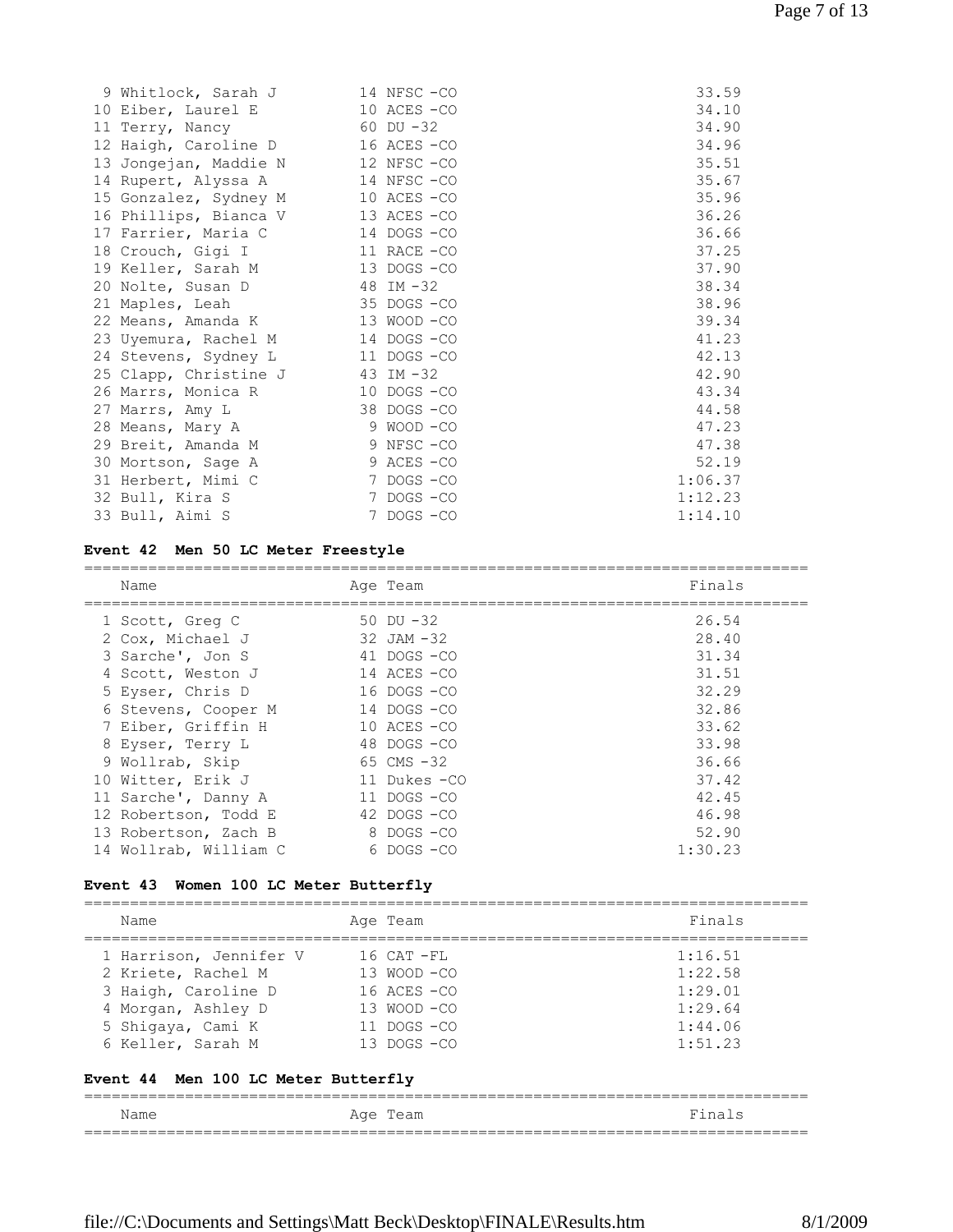| 1 Bell, Levi     | 24 CMS -32   | 1:02.10 |
|------------------|--------------|---------|
| 2 Witter, Erik J | 11 Dukes -CO | 1:38.28 |

## **Event 45 Women 50 LC Meter Backstroke**

| Name                  | Age Team      | Finals  |
|-----------------------|---------------|---------|
| 1 Nolte, Melissa A    | 18 UN! -CO    | 34.50   |
| 2 Crouch, Madeleine H | 15 RACE -CO   | 36.69   |
| 3 Colalancia, Talia M | 12 ACES -CO   | 37.10   |
| 4 Yamashiro, Jan      | 23 DOGS -CO   | 38.54   |
| 5 Hagadorn, Heather   | 44 DU -32     | 39.58   |
| 6 Witter, Paige K     | 14 Dukes - CO | 40.78   |
| 7 Phillips, Bianca V  | 13 ACES -CO   | 41.60   |
| 8 Whitlock, Sarah J   | 14 NFSC -CO   | 42.18   |
| 9 Crino, Heide P      | 43 IM $-32$   | 42.25   |
| 10 Henderson, Sarah M | 11 DOGS -CO   | 42.30   |
| 11 Jongejan, Maddie N | 12 NFSC -CO   | 43.33   |
| 12 Crouch, Gigi I     | 11 RACE -CO   | 44.42   |
| 13 Scofield, Kendra L | 12 NFSC-CO    | 45.46   |
| 14 Means, Amanda K    | 13 WOOD -CO   | 45.72   |
| 15 Farrier, Maria C   | 14 DOGS -CO   | 47.96   |
| 16 Uyemura, Rachel M  | 14 DOGS -CO   | 51.56   |
| 17 Breit, Amanda M    | 9 NFSC -CO    | 52.59   |
| 18 Marrs, Amy L       | 38 DOGS -CO   | 55.23   |
| 19 Means, Mary A      | 9 WOOD -CO    | 58.71   |
| 20 Mortson, Sage A    | 9 ACES -CO    | 59.90   |
| 21 Stevens, Sydney L  | 11 DOGS -CO   | 1:01.68 |
| 22 Bull, Aimi S       | 7 DOGS -CO    | 1:02.83 |
| 23 Bull, Kira S       | 7 DOGS -CO    | 1:06.22 |
| 24 Herbert, Mimi C    | 7 DOGS -CO    | 1:17.19 |

#### **Event 46 Men 50 LC Meter Backstroke**

===============================================================================

| Name                                       | Age Team                       | Finals         |
|--------------------------------------------|--------------------------------|----------------|
| 1 Nolte, Christopher C<br>2 Eyser, Chris D | 52 IM $-32$<br>$16$ DOGS $-CO$ | 34.78<br>43.33 |
| 3 Witter, Erik J                           | 11 Dukes -CO                   | 44.87          |
| 4 Eyser, Terry L                           | $48$ DOGS $-CO$                | 46.37          |
| 5 Stevens, Cooper M                        | $14$ DOGS $-CO$                | 47.52          |
| 6 Sarche', Danny A                         | $11$ DOGS $-CO$                | 1:01.53        |
| 7 Robertson, Zach B                        | 8 DOGS -CO                     | 1:09.42        |
| -- Wollrab, William C                      | 6 DOGS-CO                      | DO             |

## **Event 47 Women 200 LC Meter Backstroke**

| Name                                                                                                                                                | Age Team                                                                            | Finals                                              |
|-----------------------------------------------------------------------------------------------------------------------------------------------------|-------------------------------------------------------------------------------------|-----------------------------------------------------|
| 1 Morgan, Ashley D<br>2 Haigh, Caroline D<br>3 Means, Amanda K<br>4 Gonzalez, Sydney M<br>5 Coogan, Molly M<br>Event 48 Men 200 LC Meter Backstroke | 13 WOOD -CO<br>$16$ ACES $-CO$<br>13 WOOD -CO<br>$10$ ACES $-CO$<br>$17$ NFSC $-CO$ | 2:52:70<br>3:07.20<br>3:22.67<br>3:25.59<br>3:32.67 |
|                                                                                                                                                     |                                                                                     |                                                     |
| Name                                                                                                                                                | Age Team                                                                            | Finals                                              |
| 1 Forbus, Nathaniel L                                                                                                                               | $14$ HRA $-CO$                                                                      | 2:24.65                                             |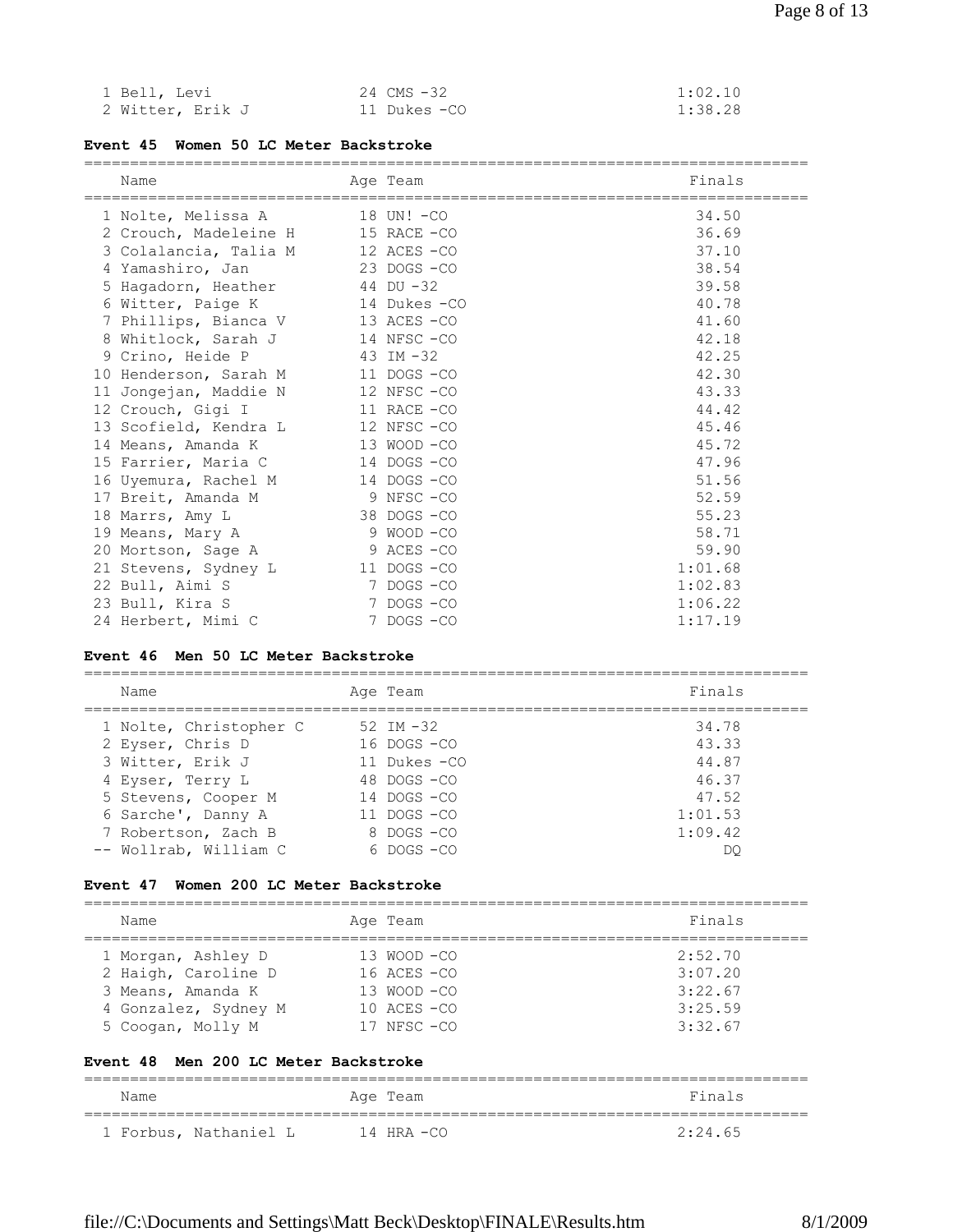2 Shigaya, Evan K 14 DOGS -CO 3:36.33

## **Event 49 Women 200 LC Meter Freestyle**

| Name                   | Age Team      | Finals  |
|------------------------|---------------|---------|
| 1 Harrison, Jennifer V | 16 CAT -FL    | 2:24.57 |
| 2 Halstrom, Hannah R   | 19 UN -CO     | 2:25.45 |
| 3 Hagadorn, Heather    | 44 DU -32     | 2:27.56 |
| 4 Witter, Paige K      | 14 Dukes –CO  | 2:39.38 |
| 5 Whitlock, Sarah J    | 14 NFSC -CO   | 2:40.67 |
| 6 Kriete, Rachel M     | 13 WOOD -CO   | 2:42.33 |
| 7 Bennett, Rachael E   | 41 DOGS -CO   | 2:44.28 |
| 8 Haigh, Caroline D    | 16 ACES -CO   | 2:45.26 |
| 9 Crino, Heide P       | $43$ IM $-32$ | 3:00.65 |
| 10 Rupert, Alyssa A    | 14 NFSC-CO    | 3:00.90 |
| 11 Nolte, Susan D      | 48 IM -32     | 3:02.10 |
| 12 Henderson, Sarah M  | 11 DOGS -CO   | 3:04.62 |
| 13 Sills, Marion R     | 44 SOUI-32    | 3:05.46 |
| 14 Terry, Nancy        | $60$ DU $-32$ | 3:06.28 |
| 15 Keller, Sarah M     | 13 DOGS -CO   | 3:19.37 |
| 16 Clapp, Christine J  | 43 IM -32     | 3:31.64 |
| 17 Means, Mary A       | 9 WOOD -CO    | 3:44.05 |
| 18 Stevens, Sydney L   | 11 DOGS -CO   | 3:51.51 |

## **Event 50 Men 200 LC Meter Freestyle**

| Name                | Age Team        | Finals  |
|---------------------|-----------------|---------|
| 1 Medina, Richard A | $15$ DOGS $-CO$ | 2:28.96 |
| 2 Smith, David J    | $22$ SOUI $-32$ | 2:29.13 |
| 3 Scott, Weston J   | $14$ ACES $-CO$ | 2:37.46 |
| 4 Eiber, Griffin H  | $10$ ACES $-CO$ | 2:52.66 |
| 5 Stevens, Cooper M | $14$ DOGS $-CO$ | 2:59.29 |

#### **Event 51 Women 50 LC Meter Breaststroke**

| Name                                  | Age Team        | Finals  |
|---------------------------------------|-----------------|---------|
| 1 Crouch, Kim H                       | 48 Rall $-32$   | 38.04   |
| 2 Yamashiro, Jan                      | $23$ DOGS $-CO$ | 40.18   |
| 3 Nolte, Melissa A                    | 18 UN! -CO      | 41.47   |
| 4 Whitlock, Sarah J                   | 14 NFSC-CO      | 46.26   |
| 5 Eiber, Laurel E                     | $10$ ACES $-CO$ | 48.29   |
| 6 Rupert, Alyssa A                    | 14 NFSC-CO      | 48.99   |
| 7 Farrier, Maria C                    | 14 DOGS -CO     | 49.71   |
| 8 Means, Amanda K                     | 13 WOOD -CO     | 50.70   |
| 9 Maples, Leah                        | 35 DOGS-CO      | 50.71   |
| 10 Phillips, Bianca V                 | 13 ACES -CO     | 51.70   |
| 11 Crouch, Gigi I                     | 11 RACE -CO     | 53.67   |
| 12 Breit, Amanda M                    | 9 NFSC -CO      | 56.61   |
| 13 Clapp, Christine J                 | 43 IM -32       | 59.11   |
| 14 Mortson, Sage A                    | 9 ACES -CO      | 1:00.37 |
| -- Marrs, Monica R                    | $10$ DOGS $-CO$ | DQ.     |
| -- Witter, Paige K                    | 14 Dukes -CO    | DQ.     |
| Event 52 Men 50 LC Meter Breaststroke |                 |         |
| Name                                  | Age Team        | Finals  |

===============================================================================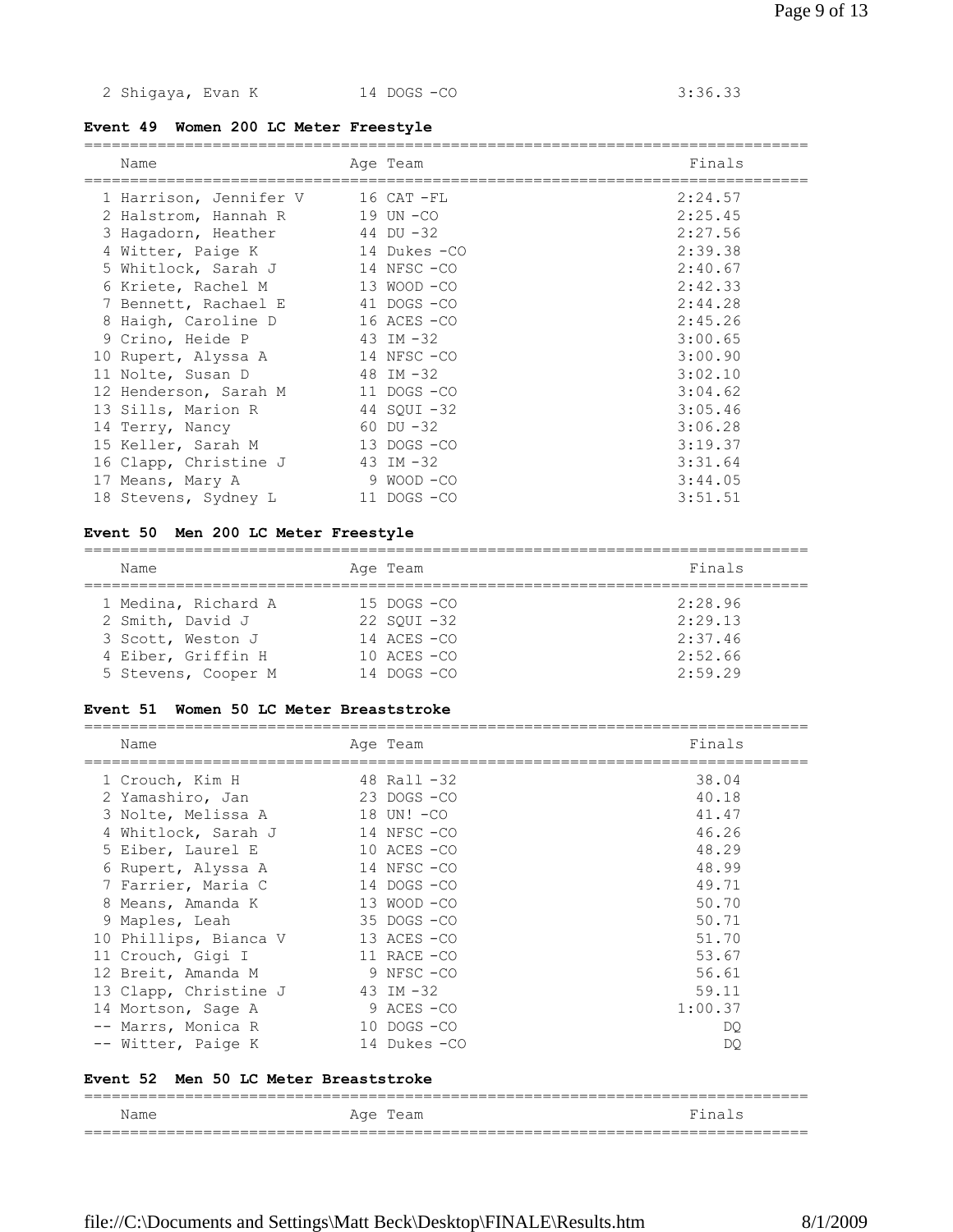| 1 Nolte, Christopher C | 52 IM $-32$     | 38.38   |
|------------------------|-----------------|---------|
| 2 Dyck, Mel            | 68 CMS -32      | 40.67   |
| 3 Eyser, Chris D       | $16$ DOGS $-CO$ | 42.13   |
| 4 Scott, Weston J      | 14 ACES -CO     | 43.75   |
| 5 Malloy, Glenn E      | $48$ DOGS $-CO$ | 45.77   |
| 6 Eyser, Terry L       | 48 DOGS - CO    | 48.72   |
| 7 Witter, Erik J       | 11 Dukes - CO   | 54.98   |
| 8 Robertson, Todd E    | $42$ DOGS $-CO$ | 55.26   |
| 9 Robertson, Zach B    | 8 DOGS -CO      | 1:19.69 |

## **Event 53 Women 200 LC Meter Breaststroke**

| Name               | Age Team        | Finals  |
|--------------------|-----------------|---------|
| 1 Kriete, Rachel M | $13$ WOOD $-CO$ | 3:19.44 |
| 2 Coogan, Molly M  | $17$ NFSC $-CO$ | 3:33.30 |
| 3 Morgan, Ashley D | $13$ WOOD $-CO$ | 3:38.80 |
| 4 Crino, Heide P   | 43 TM $-32$     | 3:48.65 |
| 5 Breit, Amanda M  | $9$ NFSC $-CO$  | 4:21.34 |
| 6 Dyck, Grace C    | 68 BG $-32$     | 4:34.47 |

## **Event 54 Men 200 LC Meter Breaststroke**

| Name                                   | Age Team                         | Finals             |
|----------------------------------------|----------------------------------|--------------------|
| 1 Bell, Levi                           | $24$ CMS $-32$                   | 2:39.45            |
| 2 Karasek, Lucas A<br>3 Cox, Michael J | $14$ HRA $-CO$<br>$32$ JAM $-32$ | 2:42.19<br>3:00.23 |
| 4 Smith, David J                       | $22$ SOUI $-32$                  | 3:08.20            |

## **Event 57 Women 200 LC Meter Medley Relay**

| Team                                  | Finals  |
|---------------------------------------|---------|
| 1 Swim Dogs-CO 'B'                    | 2:50.28 |
| 2 Swim Dogs-CO 'A'                    | 2:53.15 |
| -- Northglenn Fusion Swim Club-CO 'A' | DC      |

## **Event 58 Men 200 LC Meter Medley Relay**

| Team                                     | Finals             |
|------------------------------------------|--------------------|
| 1 Swim Dogs-CO 'A'<br>2 Swim Dogs-CO 'B' | 2:36.37<br>3:12.03 |

## **Event 59 Women 800 LC Meter Freestyle**

| Name                 | Age Team    | Finals   |
|----------------------|-------------|----------|
| 1 Bennett, Rachael E | 41 DOGS —CO | 12:26.21 |
| 2 Sills, Marion R    | 44 SOUI -32 | 13:45.57 |

## **Event 60 Men 800 LC Meter Freestyle**

| Name              | Age Team       | Finals   |
|-------------------|----------------|----------|
| 1 McCormick, Paul | $62$ CMS $-32$ | 11:14.00 |
| 2 Dyck, Mel       | 68 $CMS - 32$  | 12:41.49 |

## **Event 61 Women 1500 LC Meter Freestyle**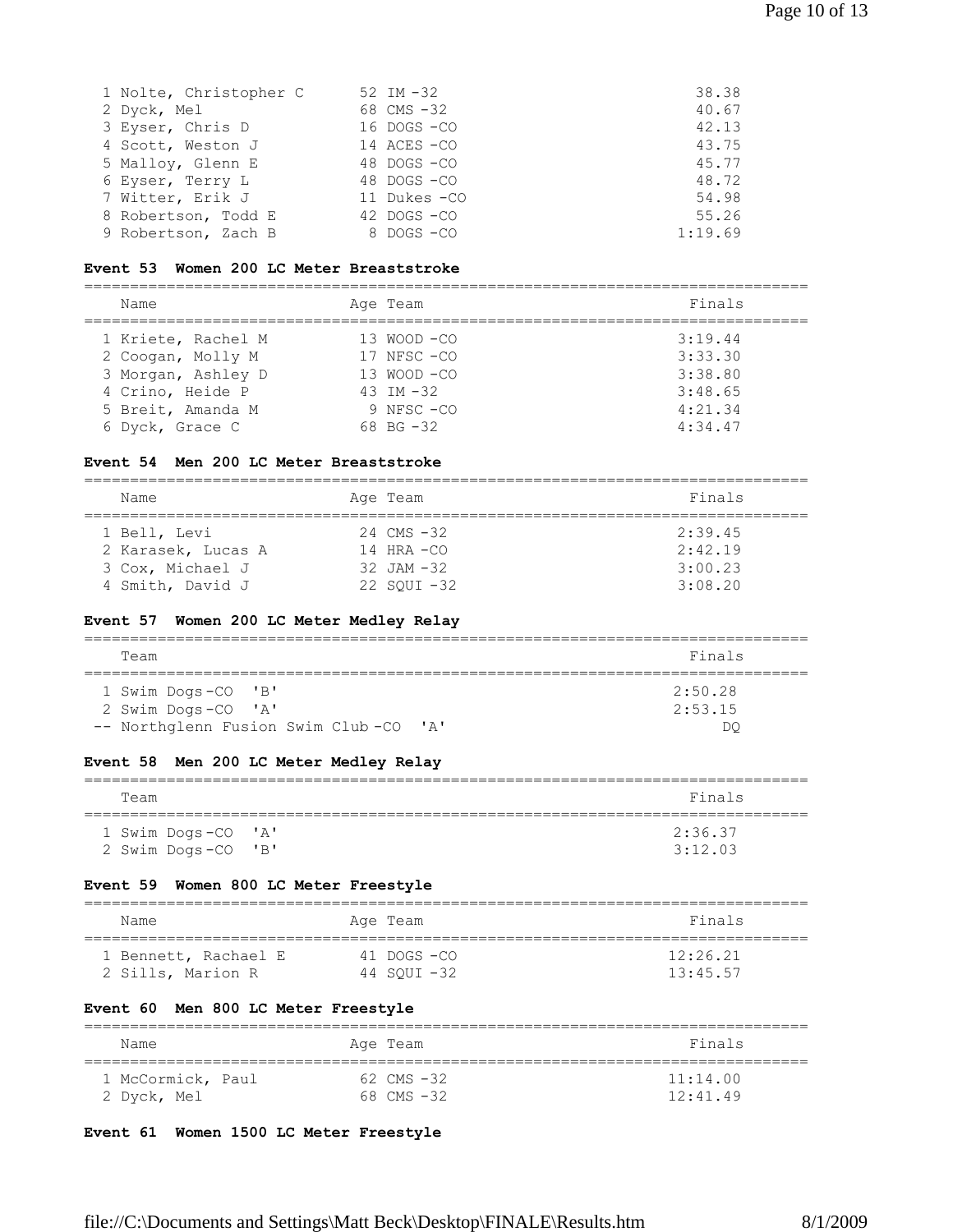| Name              | Age Team                                             | Finals               |
|-------------------|------------------------------------------------------|----------------------|
| 2 Sills, Marion R | 1 Catallo-Madruga, Marci H 30 HRMH-32<br>44 SOUI -32 | 21:41.02<br>26:27.16 |

## **Event 62 Men 1500 LC Meter Freestyle**

| Name               | Age Team        | Finals   |
|--------------------|-----------------|----------|
| 1 Cox, Michael J   | $32$ JAM $-32$  | 19:30.28 |
| 2 Johnston, Mark A | $48$ DOGS $-CQ$ | 20:25.55 |

## **Event 63 Women 100 LC Meter Freestyle**

| Name                  | Age Team        | Finals  |
|-----------------------|-----------------|---------|
| 1 Crouch, Madeleine H | $15$ RACE $-CO$ | 1:10.45 |
| 2 Nolte, Melissa A    | 18 UN! -CO      | 1:12.13 |
| 3 Scofield, Kendra L  | $12$ NFSC $-CO$ | 1:21.38 |
| 4 Rupert, Alyssa A    | $14$ NFSC $-CO$ | 1:21.46 |
| 5 Kroon, Tori M       | $12$ HRA $-CO$  | 1:23.59 |
| 6 Uyemura, Rachel M   | $14$ DOGS $-CO$ | 1:38.95 |
| 7 Marrs, Monica R     | $10$ DOGS $-CO$ | 1:44.70 |
| 8 Marrs, Amy L        | $38$ DOGS $-CO$ | 1:45.40 |

## **Event 64 Men 100 LC Meter Freestyle**

| Name                      | Age Team        | Finals  |
|---------------------------|-----------------|---------|
| 1 Medina, Richard A       | 15 DOGS -CO     | 1:04.58 |
| 2 Smith, David J          | $22$ SOUI $-32$ | 1:05.71 |
| 3 Leach, Andy D           | $14$ ACES $-CO$ | 1:10.15 |
| 4 Scott, Weston J         | $14$ ACES $-CO$ | 1:12.07 |
| 5 Nolte, Christopher C    | 52 IM $-32$     | 1:12.97 |
| 6 Rusakevich, Alexander M | $13$ ACES $-CO$ | 1:15.33 |
| 7 Sarche', Jon S          | $41$ DOGS $-CO$ | 1:15.41 |
| 8 Shiqaya, Evan K         | 14 DOGS -CO     | 1:20.89 |
| 9 Martinez, Nico L        | $13$ NFSC $-CO$ | 1:28.48 |
| 10 Sarche', Danny A       | $DOGS - CO$     | 1:38.12 |

## **Event 65 Women 50 LC Meter Butterfly**

| Name                  | Age Team        | Finals |
|-----------------------|-----------------|--------|
| 1 Yamashiro, Jan      | $23$ DOGS $-CO$ | 32.84  |
| 2 Colalancia, Talia M | $12$ ACES $-CO$ | 33.26  |
| 3 Coogan, Molly M     | $17$ NFSC $-CO$ | 39.30  |
| 4 Eiber, Laurel E     | $10$ ACES $-CO$ | 40.12  |
| 5 Keller, Sarah M     | $13$ DOGS $-CO$ | 41.51  |
| 6 Shiqaya, Cami K     | $11$ DOGS $-CO$ | 44.47  |

## **Event 66 Men 50 LC Meter Butterfly**

| Name                    | Age Team         | Finals |
|-------------------------|------------------|--------|
| 1 Haaq, Ty J            | $17$ NFSC $-CO$  | 35.05  |
| 2 Eiber, Griffin H      | $10$ aces $-$ co | 39.25  |
| 3 Rusakevich, Matthew C | 8 ACES -CO       | 53.34  |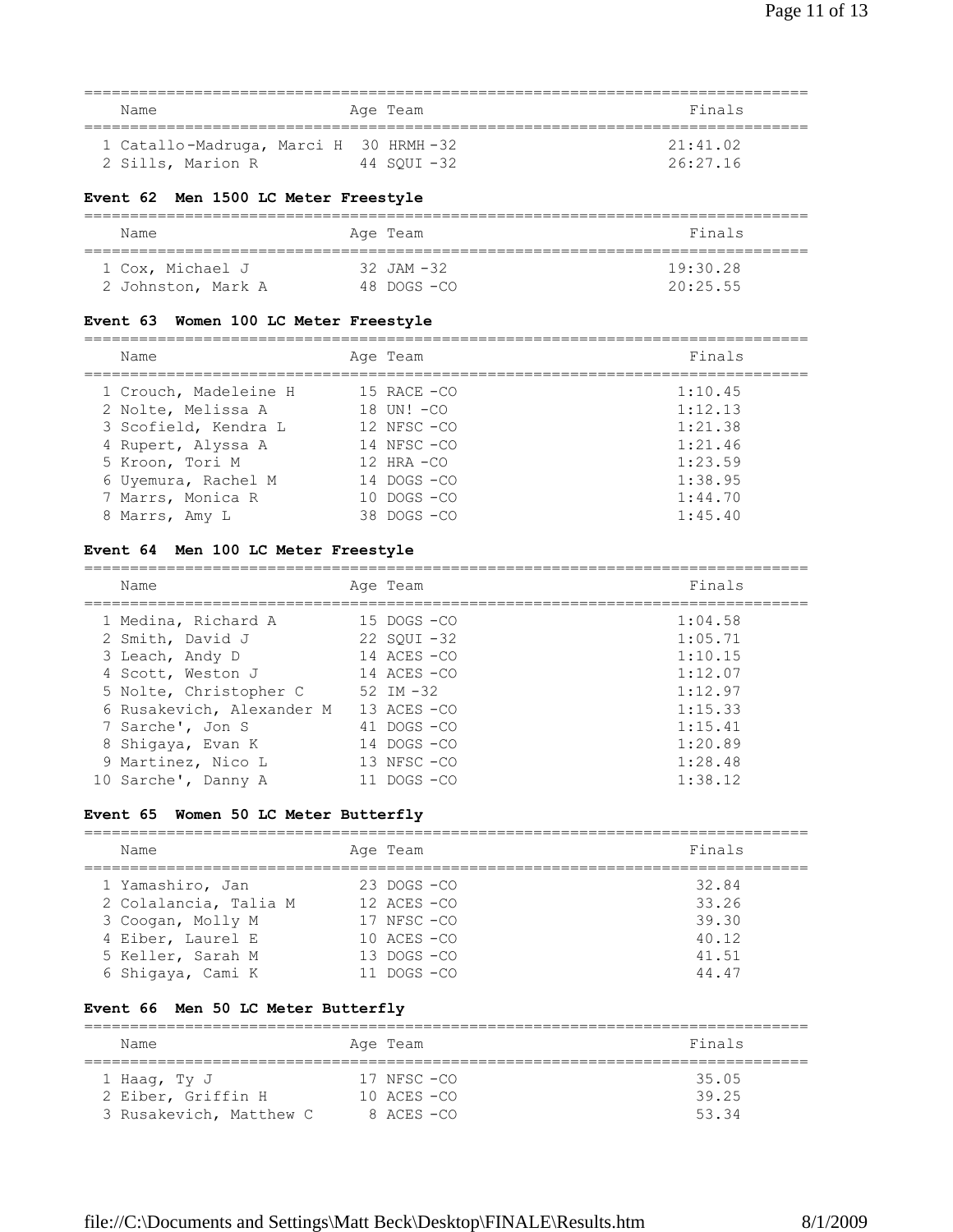#### **Event 69 Women 100 LC Meter Breaststroke**

| Name                 | Age Team        | Finals  |
|----------------------|-----------------|---------|
| 1 Bower, Hannah M    | $15$ RACE $-CO$ | 1:18.78 |
| 2 Coogan, Molly M    | $17$ NFSC $-CO$ | 1:37.71 |
| 3 Scofield, Kendra L | $12$ NFSC $-CO$ | 1:46.11 |
| 4 Nolte, Susan D     | 48 IM $-32$     | 1:51.74 |
| 5 Crouch, Gigi I     | 11 RACE $-CO$   | 1:56.01 |
| 6 Uyemura, Rachel M  | $14$ DOGS $-CO$ | 1:56.06 |
| 7 Shiqaya, Cami K    | 11 DOGS -CO     | 1:57.25 |
| 8 Marrs, Monica R    | $10$ DOGS $-CO$ | 2:02.58 |
| 9 Mortson, Sage A    | $9$ ACES $-CO$  | 2:12.48 |

#### **Event 70 Men 100 LC Meter Breaststroke**

| Name                      | Age Team        | Finals  |
|---------------------------|-----------------|---------|
| 1 Smith, David J          | $22$ SOUI $-32$ | 1:28.63 |
| 2 Dyck, Mel               | 68 CMS $-32$    | 1:31.61 |
| 3 Malloy, Glenn E         | $48$ DOGS $-CO$ | 1:38.69 |
| 4 Leach, Andy D           | $14$ ACES $-CO$ | 1:42.48 |
| 5 Rusakevich, Alexander M | $13$ ACES $-CO$ | 1:42.96 |
| 6 Martinez, Nico L        | $13$ NFSC $-CO$ | 1:53.24 |
| 7 Sarche', Danny A        | 11 DOGS -CO     | 2:05.76 |

#### **Event 71 Women 200 LC Meter IM**

| Name                  | Age Team        | Finals  |
|-----------------------|-----------------|---------|
| 1 Crouch, Kim H       | 48 Rall $-32$   | 2:47.91 |
| 2 Kroon, Tori M       | $12$ HRA $-CO$  | 3:02.21 |
| 3 Crouch, Madeleine H | $15$ RACE $-CO$ | 3:06.36 |
| 4 Scofield, Kendra L  | $12$ NFSC $-CO$ | 3:33.81 |

#### **Event 72 Men 200 LC Meter IM**

| Name                    | Age Team        | Finals  |  |  |
|-------------------------|-----------------|---------|--|--|
| 1 Medina, Richard A     | $15$ DOGS $-CO$ | 3:00.25 |  |  |
| 2 Sarche', Jon S        | $41$ DOGS $-CO$ | 3:23.89 |  |  |
| 3 Martinez, Nico L      | $13$ NFSC $-CO$ | 3:45.12 |  |  |
| 4 Rusakevich, Matthew C | $8$ ACES $-CO$  | 4:08.00 |  |  |

#### **Event 73 Women 100 LC Meter Backstroke**

| Name                  | Age Team        | Finals  |  |  |
|-----------------------|-----------------|---------|--|--|
| 1 Nolte, Melissa A    | 18 $UNI - CO$   | 1:17.22 |  |  |
| 2 Colalancia, Talia M | $12$ ACES $-CO$ | 1:17.68 |  |  |
| 3 Henderson, Sarah M  | $11$ DOGS $-CO$ | 1:28.16 |  |  |
| 4 Gonzalez, Sydney M  | $10$ ACES $-CO$ | 1:32.95 |  |  |

## **Event 74 Men 100 LC Meter Backstroke**

| Name                                      | Age Team                       | Finals             |
|-------------------------------------------|--------------------------------|--------------------|
| 1 Nolte, Christopher C                    | 52 TM $-32$                    | 1:20.56            |
| 2 Rusakevich, Alexander M<br>3 Haaq, Ty J | $13$ ACES $-CO$<br>17 NFSC -CO | 1:31.23<br>1:39.61 |